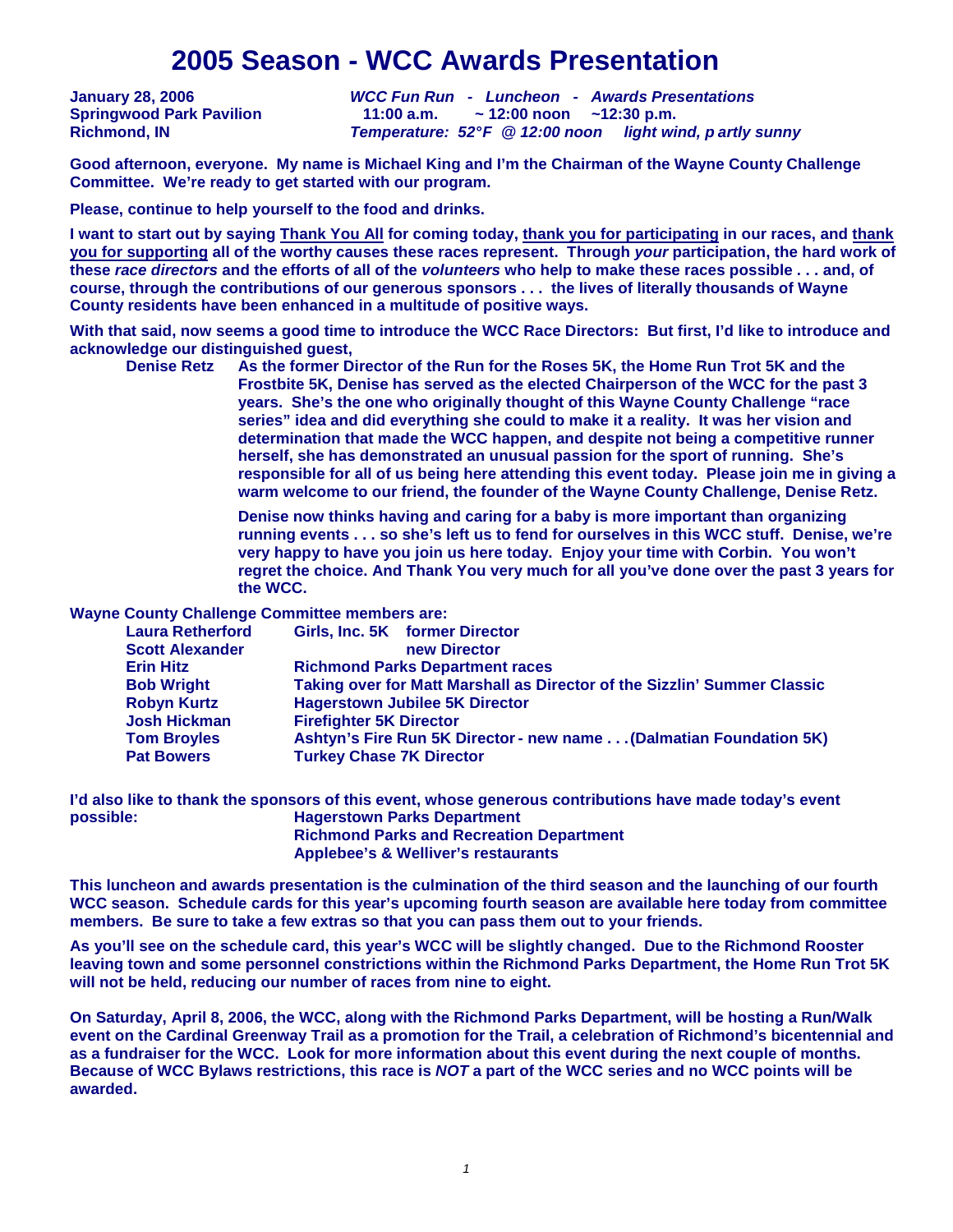### **Some Numbers:**

**One of the stated goals in the bylaws of the Wayne County Challenge Committee is to increase participation in WCC races. It's pretty simple to evaluate how we're doing on this goal. We look at the numbers. And again this year, the numbers tell us that we're making some positive gains.** 

| Race entry Participants in the 2005 WCC |                              | <b>Totaled</b> | 1,060 - the first time the WCC has<br>had over 1,000 participants. |
|-----------------------------------------|------------------------------|----------------|--------------------------------------------------------------------|
| 525 different people earned points      | <b>Male</b><br><b>Female</b> | 328<br>197     |                                                                    |

**Over the three year history of the WCC, the total number of different runners has remained about the same. And just like we observed last year, participation in multiple races has increased again this year. I'm not going to read off a bunch of numbers to make this point . . . you can look at these statistics on the WayNet web site if you're interested.** 

**But I'll give you one example:** 

**The number of runners who entered 5 or more races: '03 First year – 40 runners** 

 **'04 Next year – 48 runners** 

 **'05 Last year – 59 runners** 

|                                                  | 2003 | 2004 | 2005 | $03 - 05$ | $04 - 05$ |
|--------------------------------------------------|------|------|------|-----------|-----------|
| The number of participants in 2 or more races    | 172  | 192  | 189  | $+17$     | (3)       |
| The number of participants in 3 or more races    | 98   | 97   | 104  | +6        |           |
| The number of participants in 4 or more races -- | 63   | 61   | 71   |           | $+8$ +10  |
| 5 or more                                        | 40   | 48   | 59   | $+19$ +11 |           |
| 6 or more                                        | 26   | 35   | 43   | $+17$     |           |
| 7 or more                                        | 20   | 26   | 31   | +11       |           |
| 8 or more                                        | 15   | 20   | 25   | $+10$     |           |
| all 9 races                                      | 9    | ---  |      | +8        |           |

**Of the 27 points-related awards we'll distribute today, only 8 of the winners received awards last year. And if we look only at the Age Group winners, only three of the 21 are repeat winners. It's encouraging to see so many new successes this year in the WCC. It speaks to the difficulty of what all of you who will receive these awards today have accomplished. We have a total of 45 awards to present today. We'll start with the age group winners.** 

### **The Awards:**

### **12 & under Female 16 participants**

**Over the years, there hasn't been much participation in this group. Last year no one qualified for an award. Five Kilometers is a long race for a 12 year old . . . or any beginning runner, for that matter. The high school girls cross country races in Indiana are only 4K. So to run three WCC races to qualify for this award is no small feat. This year's winner set a new record for this age group with 155 points. She placed first in the age group when she ran her best time of 24:46 in the Run for the Roses 5K and also placed first in her age group in the Home Run Trot 5K. She finished her season by running the even longer Turkey Chase 7K to wrap up this award. A newcomer to the WCC with a promising future in distance running, The winner of the 12 & Under Female WCC is Alexis Vanbastelaer.\*** 

# **12 & under Male 27 participants**

**The winner of this age group competed in 7 WCC races. He set a new record in this age group with 371 points, breaking the old record set last year by 1 point. Given the fact that he has two more seasons in this age group before he moves up, that's quite an accomplishment for such a young runner. We have here a very talented youngster with a very bright future as a distance runner.** 

**The winner of the 12 & under Male WCC is 10 year old Eric Yandl.\*** 

# **13-15 Female 14 participants**

**The winner of this age group ran in seven WCC races, accumulating 368 points, enough to place fifth overall Female. She earned Top 5 Points in the Girls, Inc. 5K and in the Hagerstown Jubilee 5K. During the time when she wasn't running in WCC races, she helped her Richmond High School Cross Country team advance to the Semi-State meet at New Haven. These are big accomplishments for one so young and I believe there will be many more big accomplishments to come.** 

**The winner of the 13-15 Female WCC is 14 year old Erin Parker.\***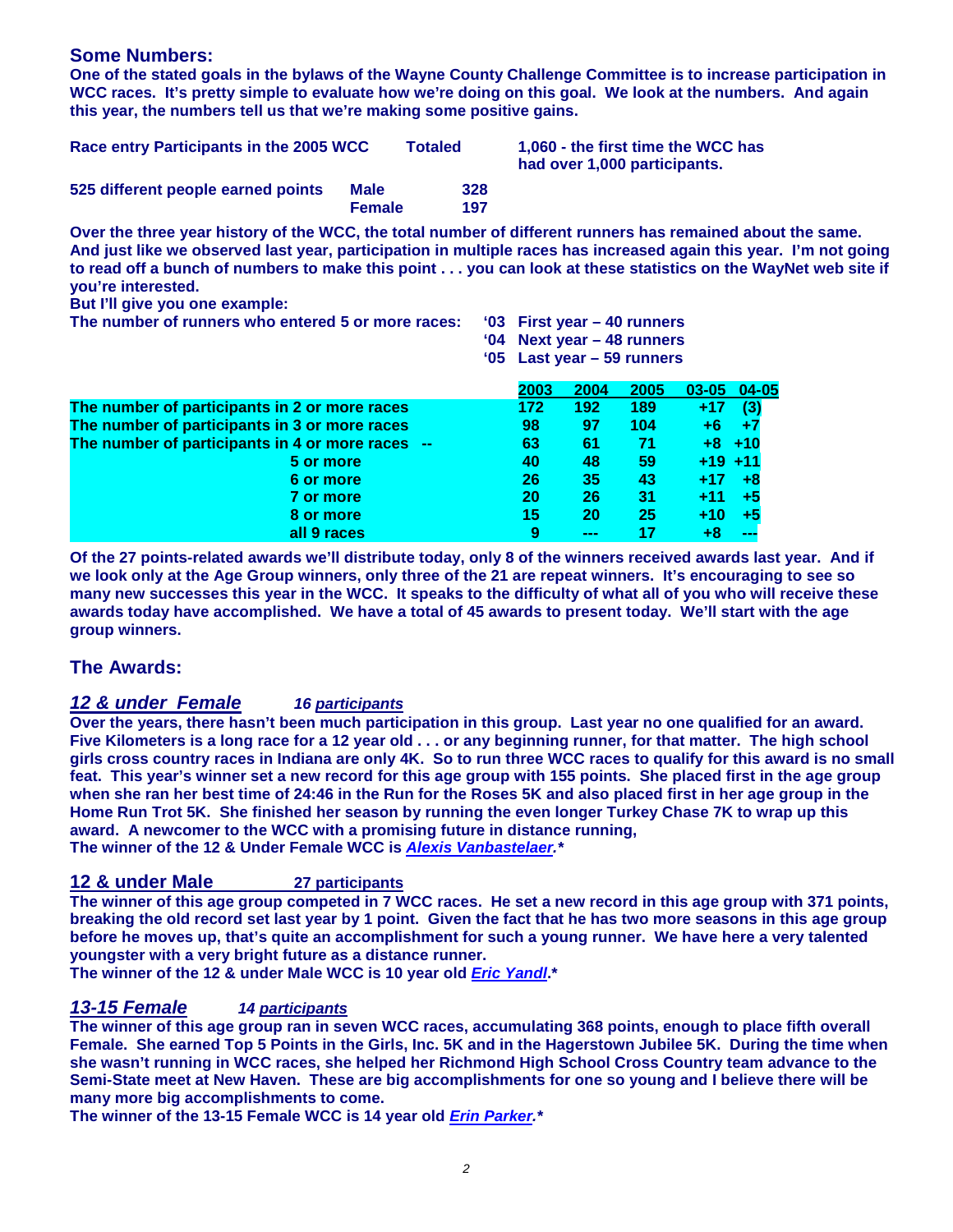### **13-15 Male 36 participants**

**This was the closest age group battle in the series. The top three runners in this category accumulated over 500 points and only 18 points separated first from third. The winner ran in every race and in his first year in this age group set a new age group record of 532 points. It's not easy to repeat . . . there were only three runners this year who repeated as age group winners from last year, and he did it the hard way by moving up to a much tougher and more competitive age group. He has a determination and competitive spirit that is rarely seen in one so young.** 

**The winner of the 13-15 Male WCC is 13 year old Patrick Smith.\*** 

### **16-18 Female 18 participants**

**The winner of this category ran in five WCC races and accumulated 326 points. She never placed less than 6th overall female in those five races. She earned Top 5 Points in the Run for the Roses, the Sizzlin' Summer Classic and the Home Run Trot and she placed first in her age group in the Frostbite 5K. Despite being one of the youngest in an age group that is packed with speed, she holds her own in that department. As a member of the Richmond High School Girls Cross Country team, she helped her team advance to the Semi-state meet in New Haven. A talented young runner who is now emerging into her bright future, The winner of the 16-18 Female WCC is 16 year old Annie Reihman.\*** 

#### **16-18 Male 43 participants**

**The winner of this category ran in 4 races, earning top 5 points twice with a 3rd overall in the Girls, Inc. 5K and a**  2<sup>nd</sup> overall in the Turkey Chase 7K. He accumulated a total of 351 points. When competing outside of WCC **races, he placed 2nd in the Richmond Sectional Cross Country meet, less than one second behind his Richmond teammate, and he helped his team advance through the Delta Regional to the New Haven Semi-State meet. He was honored by the Indiana High School Athletic Association by being named a member of the Academic All-State Cross Country Team of 2005.** 

**The winner of the 16-18 Male WCC is Robert Holman.\*** 

### **19-24 Female 28 participants**

**A newcomer to the WCC in 2005, the winner of this age group participated in all but the last race. She set a new age group record of 406 points, nearly doubling the old record for this age group set in 2003. She posted her best time in the Home Run Trot 5K when she ran 27:47. Her 406 points placed her 4th best overall female, only eleven points out of a Top 3 Overall award.** 

**The winner of the 19-24 Female WCC is Kara Newman.\*** 

### **19-24 Male 28 participants**

**The winner of this category participated in seven races and set a new age group record of 504 points. He earned Top 5 Points in five races and was consistently fast throughout the season, placing 6th in the Girls, Inc. 5K, 5th in the Run for the Roses, 3rd in the Sizzlin' Summer Classic, 3rd in the Jubilee 5K, 3rd in the Firefighter 5K, 5 th in Ashtyn's Fire Run and 7th in the Turkey Chase. He won this award by almost 200 points over his nearest rival.** 

**The winner of the 19-24 Male WCC is Daniel Chew.\*** 

### **25-29 Female 19 participants**

**Competition in this age group was very close and came down to the final race. Four of the top 15 overall females in the WCC were from this age group. The winner of this age group is a newcomer to the WCC this year. She ran in 6 races and posted a best time of 26:54 in the Home Run Trot. She accumulated 305 points, good enough for 10th place female overall. That's an impressive first year. The winner of the 25-29 Female WCC is Leslie Rogers.\*** 

#### **25-29 Male 17 participants**

**After running in only the last two races in 2004, the winner of this age group ran in 8 races this season and set a new age group record of 409 points. He held second place for 4 months, took the lead in September when he ran the Firefighter 5K, won his age group in October in the Ashtyn's Fire Run, improved his Turkey Chase time from 2004 by over 4 minutes and then ran the Frostbite 5K three and a half minutes faster than in 2004. That's a lot of running progress in a little over a year.** 

**The winner of the 25-29 Male WCC is Kevin Lingg.\*** 

# **30-34 Female 17 participants**

**No one participated in the minimum required 3 races to be eligible for an award. Again. Same as 2004.**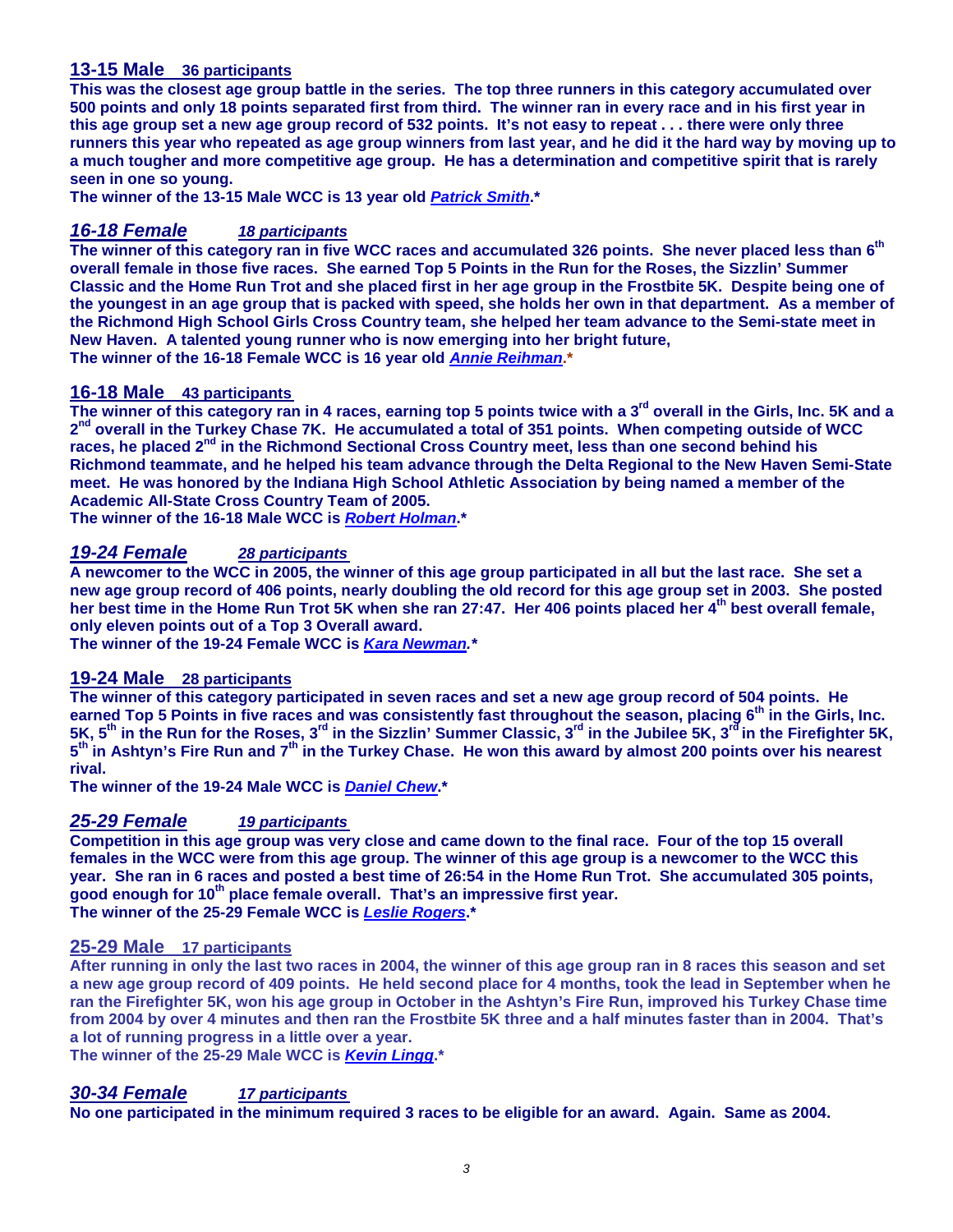### **30-34 Male 21 participants**

**In his first year in the WCC, the winner of this age group ran in 8 straight races after missing the Girls, Inc 5K and accumulated 423 points. He was in fifth place after the first two races. He won his age group in the Hagerstown Jubilee and finally took the lead when he finished the tough Ashtyn's Fire Run in a time that was nine seconds faster than his Run for the Roses time. He finished his season by running the Frostbite 5K over a minute faster than his first race in Glen Miller Park. In the middle of all that, he ran a season best 20:55 in the Home Run Trot.** 

**The winner of the 30-34 Male WCC is Jeff Beckman.\*** 

### **35-39 Female 20 participants**

 **As a newcomer to the WCC this year, the winner of this category learned firsthand what experienced runners in the WCC know . . . that your fastest time will most likely happen in the Home Run Trot 5K and your time will increase significantly on the hills of the Hagerstown Jubilee 5K. She gained a lot of WCC experience this season as she ran in seven races and placed sixth overall female with 355 points. That sixth place finish puts her ahead of some very talented runners.** 

**The winner of the 35-39 Female WCC is Karen Matanich.\*** 

#### **35-39 Male 38 participants**

**You can't set a goal to run more when you've never missed a WCC race. So what's left? Get faster. And, oh yea, keep that every race thing going, too. The winner of this category ran in every race for the third straight year and accumulated 509 points. He set personal records in the Girls, Inc. 5K, the Home Run Trot, the Hagerstown Jubilee, the Turkey Chase 7K and the Frostbite. Set goals, reach goals, run faster . . . win an award. That's a successful year by anybody's standard. The winner of the 35-39 Male WCC is Kevin Shelley.\*** 

### **40-44 Female 21 participants**

**The winner of this category participated in 6 races. She earned Top 5 Points in the Girls, Inc. 5K, the Hagerstown Jubilee 5K and the Firefighter 5K - and accumulated a total of 341 points. She placed 7th overall Female, the same overall placing she earned last year when she placed second in her age group. She placed first in her age group in the Turkey Chase 7K. She ran consistent times all year long. She ran her best time of the year in the Home Run Trot 5K and nearly matched that time when she ran a 24:41 in the Frostbite 5K. The winner of the 40-44 Female WCC is Maggie Cox.\*** 

### **40-44 Male 35 participants**

**This is a tough age group. Five runners had over 250 points. The winner ran in every race, placing 5th Overall Male with 564 points after placing 18th overall in 2004. He ran a personal best in the Hagerstown Jubilee 5K and placed first in this age group in the Girls, Inc 5K and in the Ashtyn's 5K. He placed in the top ten overall in three races, and ran consistent times all season long, finishing his season by running the Frostbite 5K within 10 seconds of his season best 19:18 in the Home Run Trot.** 

**The winner of the 40-44 Male WCC is Steve Walkotte.\*** 

# **45-49 Female 20 participants**

**The winner of this age group didn't run her first race until the 3rd race of the season. By that time she was behind by more than 100 points. Then with three races to go in the season, she was in second place, but trailing by 127 points. All her competition needed to do was to attend one of the last three races to put this age group award out of reach. But every year, this "tortoise and the hare" type of thing happens in the WCC. Our winner outscored her competition 158 points to nothing over the last three races to earn this age group award. Aesop's Fable was made for the WCC. If you keep going, you just might win. She kept going, and . . . The winner of the 45-49 Female WCC is Ann Gibbs.\***

#### **45-49 Male 27 participants**

**This age group is the most competitive in the WCC. The top 5 in this age group ran in every race and all accumulated over 500 points. The winner of this age group has never missed a WCC race in our three year history. This year he accumulated 576 points for 4th place overall. He ran under 19 minutes in five races. He earned Top 5 Points in the Firefighter 5K and placed in the top ten in two others. Despite battling a worsening foot problem through the last few races, he was able to do something that only two others were able to do this year. He repeated as an age group winner.** 

**The winner of the 45-49 Male WCC is Dale Bolser.\***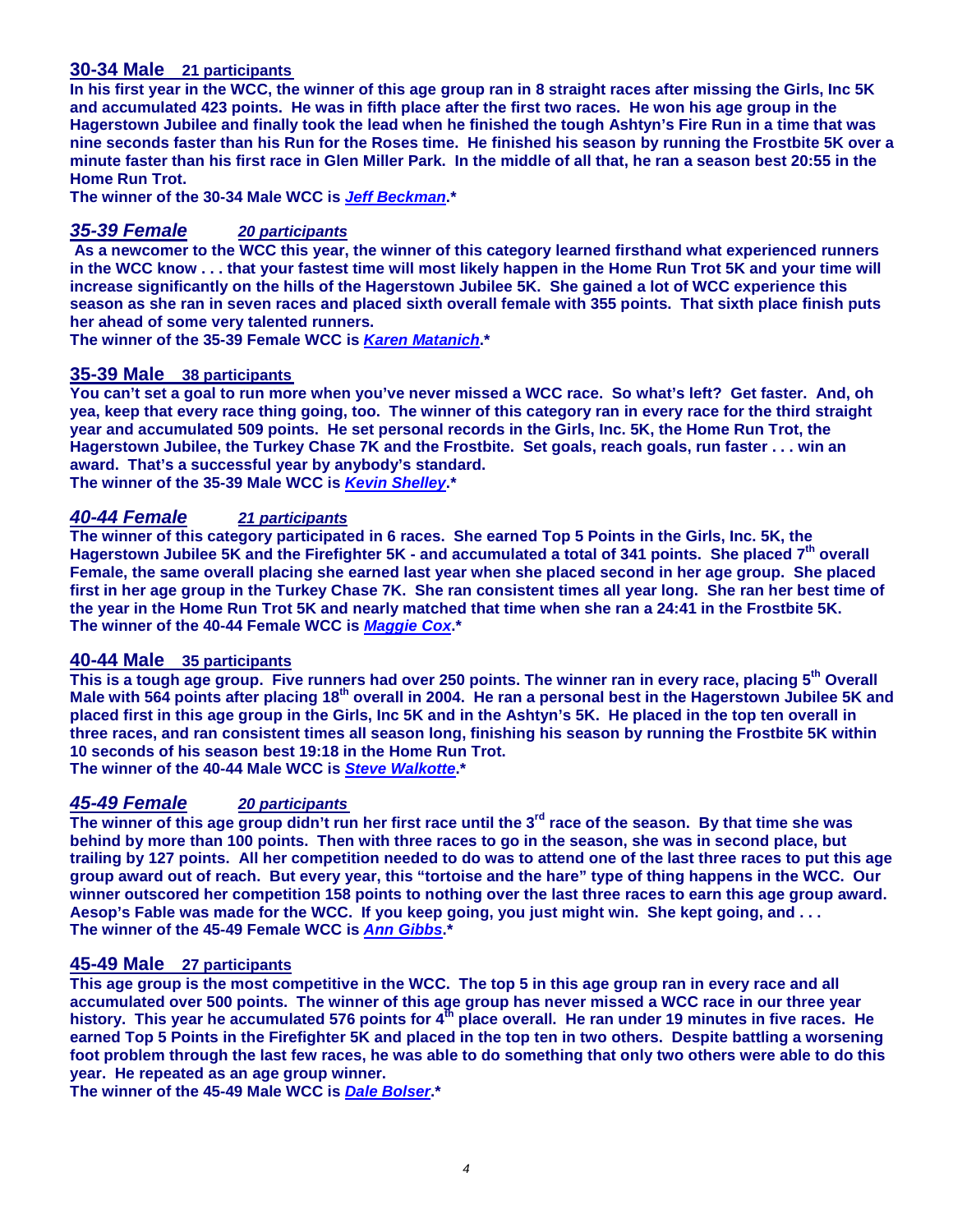# **50-54 Female 10 participants**

 **No one participated in the minimum required 3 races to be eligible for an award.**

### **50-54 Male 25 participants**

**In 2003, a little over 2 years ago, the winner of this category ran in his first competition since high school when he ran in one WCC race, posting an impressive 46:11 in the Levi Coffin 10K. He didn't run in the WCC again until this year, when he ran in every race and accumulated a total of 535 points. He ran a season best of 20:04 in the Sizzlin' Summer Classic 5K. Other highlights of his season include 1st place in the age group in both the Sizzlin' Summer Classic and the Jubilee 5K. In a competitive age group that had six runners over 250 points this year,** 

**The winner of the 50-54 Male WCC is Doug Myers.\*** 

### **55-59 Female 10 participants**

**Runners of all kinds run for all kinds of reasons. For most, running is an internal personal endeavor, where the greatest challenge takes place between one's own body and mind. The WCC is designed to encourage participation by awarding participation. Speed is many times only a secondary consideration. If a runner is running, that runner is a winner. The winner of this category ran five races and accumulated 250 participation points. Just like almost everyone else, she ran her best time of the year in the Home Run Trot 5K. She made consistent improvement in her times through the first four races and finished her season by running the tough Ashtyn's Fire Run 5K faster than her Girls, Inc. 5K time.** 

**The winner of the 55-59 Female WCC is Betsy Cazden.\***

### **55-59 Male 17 participants**

**There was plenty of competition in this category. Two runners ran in every race and four runners accumulated 270 points or more. After running in six races in 2004 and placing third, the winner of this age group ran in every race this year. He accumulated 520 points and placed 11th Male Overall. He ran a season best 23:41 in the Run for the Roses 5K and he won first place in the age group at the Hagerstown Jubilee 5K. The winner of the 55-59 Male WCC is George Stallings.\*** 

### **60-64 Female 1 participant**

**No one participated in the minimum required 3 races to be eligible for an award.** 

#### **60-64 Male 7 participants**

**The winner of this category ran in eight races and extended his three year streak of never losing a race in his age group in the WCC. After describing to you earlier how unusual and difficult it has been to repeat as an age group winner, here's a guy who makes it look extremely easy. He continues to run at speeds that defy age. The WCC knows only one winner when it comes to 60-64. And he's a winner in every sense of the word. The 3-time winner of the 60-64 Male WCC is Gene Black.\*** 

| 65-69 Female | 0 participants |          | 65-69 Male 4 participants |
|--------------|----------------|----------|---------------------------|
| 70+ Female   | 3 participants | 70+ Male | <b>3 participants</b>     |

**No one participated in the minimum required 3 races to be eligible for an award in any of these four categories.** 

### **A few notes of observation:**

**This Year:** 

**For the first time, a Female 12 & Under ran three races to qualify for an award.** 

**The Male 12 & Under winner set a new points record.** 

**The Male 13-15 Age Group had three runners over 500 points. Jeremiah Vaughn did it in only five races.** 

**The Female 13-15 Age Group winner ran in seven races.** 

**The 16-18 Male Age Group had the most participants of any age group in the WCC.** 

**All of these facts illustrate that the sport of running among our young people is alive and growing in Wayne County, Indiana.** 

**Last Year . . . I commented that the 25-29 Female Age Group was notorious for low participation. Just to demonstrate that I don't always know what I'm talking about . . . this year, four of the top 15 Females overall are from this age group. So now that I've inadvertently learned how to motivate an age group to participate, I'll just say this: All of the age groups are notorious for low participation. Now let's see what happens!** ☺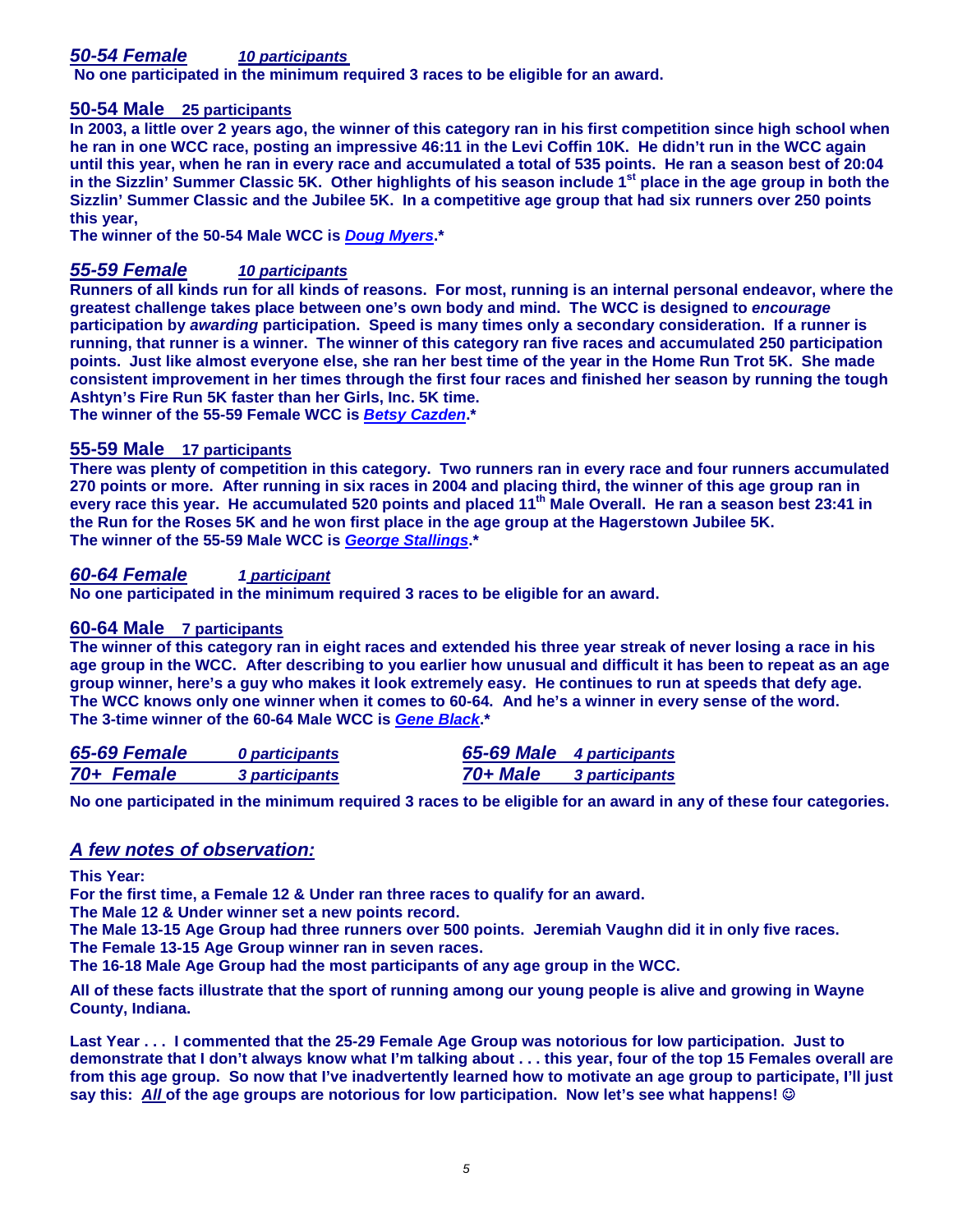# **WCC Most Improved Runner of 2005 Award**

**This award goes to the runner who showed the most improvement in speed over the course of the WCC season. Like last year, there were several runners who made significant improvement between May and December.** 

**This year, 104 runners qualified for consideration for this award by participating in at least 3 races. Our Most Improved Runner showed steady, consistent improvement throughout the season and did some things that no one else was able to do. For example, no one ran the Ashtyn's race in Hayes Arboretum faster than they ran the Home Run Trot. But our Most Improved Runner came within four seconds of doing it. His Home Run Trot time wasn't a fluke time either, as it was faster than his time in the Girls, Inc. race and faster than his time in the Sizzlin' Summer Classic race. He finished the season by running the Turkey Chase 7K at a pace that was 15 seconds per mile faster than any previous race and then lopped off another 15 seconds per mile when he ran the Frostbite 5K 1:33 faster than he ran the Home Run Trot. The numbers tell a clear story, The WCC Most Improved Runner of 2005 is . . . Patrick Smith\*.** 

### **Wayne County Challenge Top 3 Awards:**

**The awards for the top three overall include these personalized embroidered fleece blankets. Also the 3rd and**  2<sup>nd</sup> place overall winners will receive gift certificates to Applebee's and our Champions will receive gift **certificates to Welliver's Restaurant in Hagerstown.** 

### **Third Overall Female**

**The third place overall Female ran in eight races this year and accumulated 416 points. She made great improvement in speed this year. She placed first in her age group in the Girls, Inc. 5K and the Firefighter 5K. Compared to last year when she won an age group title, she bettered her time in the six races she ran in common with last year by an average of 1:45 per race. She ran her personal best time of the season in the Sizzlin' Summer Classic 5K and moved into this 3rd place position with the last race of the season. The winner of Third Place Overall WCC Female is Michelle Dafler.\*** 

### **Third Overall Male**

**The winner of this award ran in every race for the third straight year and earned a total of 705 points, the most he has ever earned. To continue to make such dramatic year to year improvements at the age of 48 is just mind boggling. He keeps getting faster. He keeps earning more and more points. But somehow he keeps moving down the list of overall winners. He was the WCC Champion in 2003, second overall in 2004 and this year, third overall. But an overall winner he is, make no mistake about that. He earned Top 5 Points in 5 races, placed sixth in two races and seventh in another. He's always near the front of the race, defying his age. The winner of Third Place Overall WCC Male is Joseph Parker.\*** 

### **Second Overall Female**

**The winner of second place overall Female ran in every race, one of only two females to accomplish this. She placed first in her age group in six of the nine races and accumulated a total of 505 points. She recorded her best time of the year in the Run for the Roses 5K. Considering that she ran in no WCC races in 2003 and ran only the Turkey Chase 7K in 2004, her accomplishments this year are quite impressive. She ran the Turkey Chase this year nearly 1 minute per mile faster than last year.** 

**The winner of Second Place Overall WCC Female is Suzanne Deitsch.\*** 

# **Second Overall Male**

**The Second Overall Male ran every race of the WCC this year, just like he did last year when he won an age group award. The difference this year is that he just ran lot faster to accumulate 740 points. It's really amazing to look back a couple of years and see the progress he has made as a distance runner. The highlights of his season include a second place finish in the Firefighter 5K and a hard-fought, 3-tenths of a second victory in a battle to the tape in the Ashtyn's Fire Run 5K. He earned Top 5 Points in six races and never placed lower than 10th in any race.** 

**The winner of Second Place Overall WCC Male is Terry Yandl.\***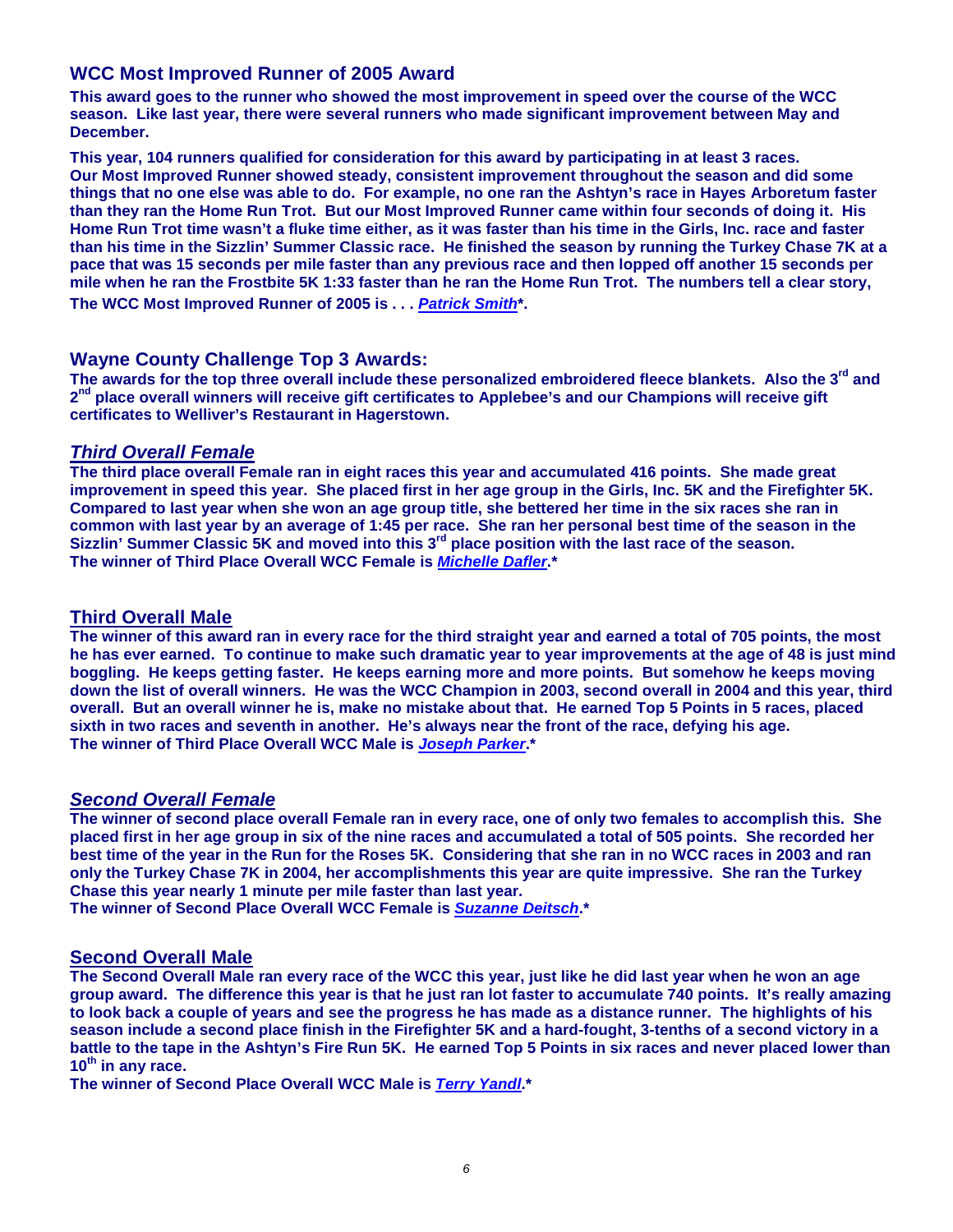**It's now time to present the awards for the Female and Male WCC Champions. It's no secret who the 2005 Champions are to anyone who knows anything about running in Wayne County, IN. Everyone here knows . . . it's Pam and Cecil. They were our champions last year, and no one came close to taking their titles away. Both of them broke their own records for total points accumulated in a season.** 

 **Participants in the WCC know how hard it is to earn 400 points in this series. Out of 525 runners, only 27 runners earned 400 points this year. Pam and Cecil each won their Championships with margins of about 400 points over their nearest rival. That gives you some idea of how much they dominated the competition in this series.** 

 **Both also ran races outside of the Wayne County Challenge this past year and as they always do, they competed at a very high level against top competition. The WCC Committee race directors are both proud and honored to have such talented athletes . . . and such quality individuals . . . attend our races.** 

#### **Female WCC Champion**

**The Female WCC Champion accumulated a record total of 886 points this year, the third consecutive season in which she has earned more than 800 points. For the third season in a row she participated in every race. Like last year, she won overall first place in 8 WCC races and she extended to 23 the record number of WCC races she has won. She's the only Female Champion the WCC has ever known.** 

**The Three-time Female Champion of the 2005 WCC is Pam Mertz.\*** 

#### **Male WCC Champion**

**The Male WCC Champion accumulated a record total of 1,149 points. He competed in 8 races and placed first overall in all eight. In three years of WCC races, he has placed first overall in all 19 races in which he has competed. Despite the fact that he's just a lot faster than all the rest of us, he wins with the dignity, the grace and humility that makes all of us proud to have him running in front of us. The repeat Male Champion of the 2005 WCC is Cecil Franke.\*** 

 **Outside of a championship, the ultimate accomplishment in the WCC each year is to participate in every race. It's what the Wayne County Challenge is all about – challenging and encouraging participation in the competition, the discipline, the commitment – It's a challenge anyone can accept, and if the challenge is met, it's an accomplishment in which anyone and everyone can take pride. It isn't an easy thing to do. In 2003, there were only nine (9) runners who were able to do it. In 2004, twenty (20) runners participated in all eight of the WCC races. And this year, seventeen (17) runners met the challenge of the WCC by participating in every race. In special recognition of their achievement, the WCC Committee would like to recognize and honor these runners with the presentation of a certificate and a specially designed t-shirt.** 

**There are five runners who have never missed a WCC race in its 3-year existence. That's 26 straight WCC races. Those five are:** 

| <b>Dale Bolser</b>   |
|----------------------|
| <b>Tom Hale</b>      |
| <b>Pam Mertz</b>     |
| <b>Joe Parker</b>    |
| <b>Kevin Shelley</b> |

**527 points and 2<sup>nd</sup> in the 40-44 M age group** 

**Two runners have completed two straight years without missing a WCC race. They are:** 

 **Andy Smittkamp 505 points and 4th in the 45-49 M age group Terry Yandl** 

**Ten others participated in every WCC race of 2005. They are:** 

| <b>Richard Chew</b><br><b>Jake Davidson</b><br><b>Howard Deitsch</b> | 559 points and $2^{nd}$ in the 45-49 M age group<br>514 points and $3^{rd}$ in the 13-15 M age group<br>499 points and $2^{nd}$ in the 55-59 M age group |
|----------------------------------------------------------------------|----------------------------------------------------------------------------------------------------------------------------------------------------------|
| <b>Suzanne Deitsch</b>                                               |                                                                                                                                                          |
| <b>Michael King</b>                                                  | 501 points and $2^{nd}$ in the 50-54 M age group                                                                                                         |
| <b>Doug Myers</b>                                                    |                                                                                                                                                          |
| <b>Joe Nocton</b>                                                    | 529 points and $3^{rd}$ in the 45-49 M age group                                                                                                         |
| <b>Patrick Smith</b>                                                 |                                                                                                                                                          |
| <b>George Stallings</b>                                              |                                                                                                                                                          |
| <b>Steve Walkotte</b>                                                |                                                                                                                                                          |

**Congratulations to everyone who conquered the 2005 Wayne County Challenge!**